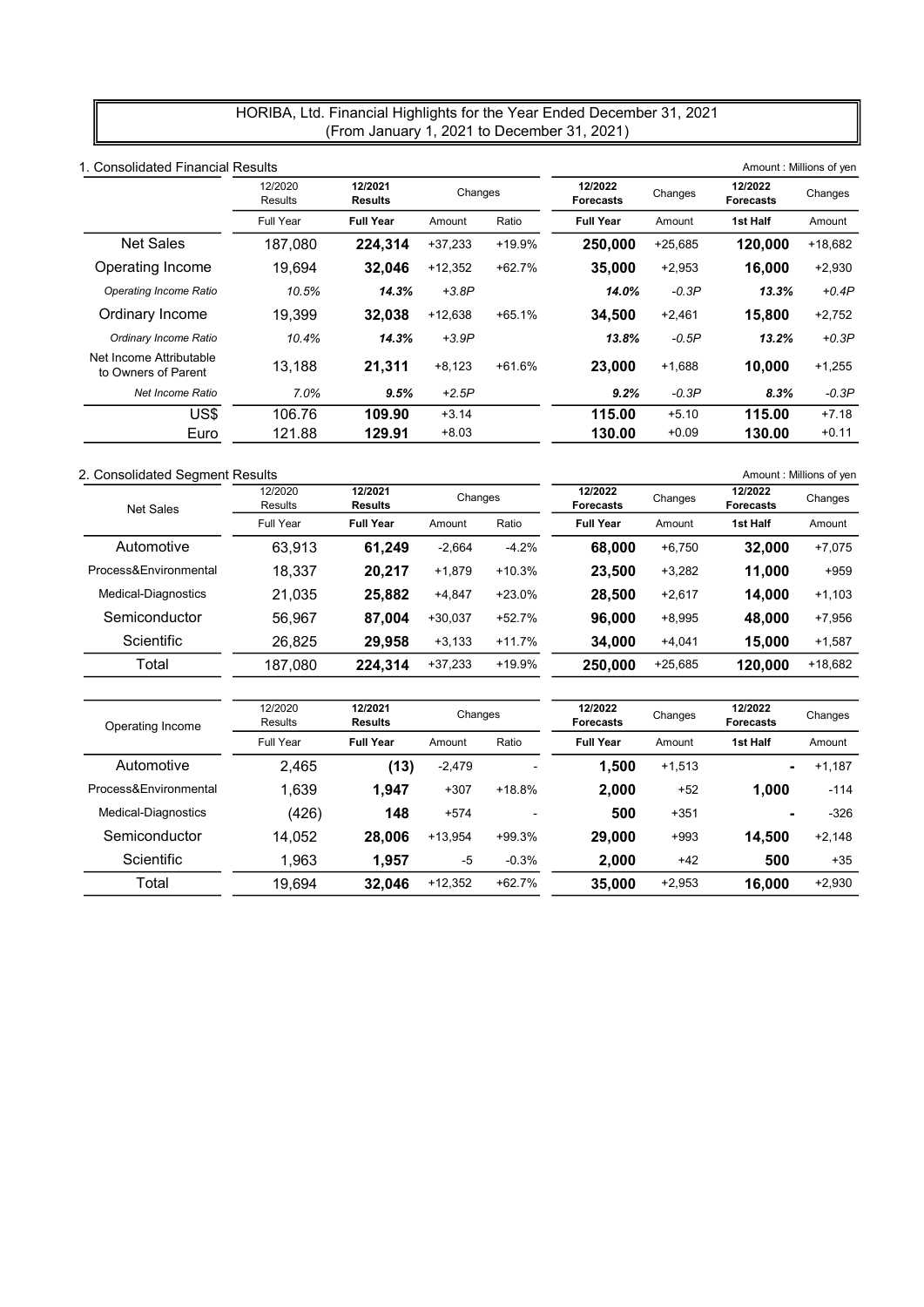# 3. Consolidated Segment Sales by Destination Amount: Millions of yen

Amount: Millions of yen

|                       | 12/2020<br>Results | 12/2021<br><b>Results</b> | Changes   |          | 12/2022<br><b>Forecasts</b> | Changes   |
|-----------------------|--------------------|---------------------------|-----------|----------|-----------------------------|-----------|
|                       | Full Year          | <b>Full Year</b>          | Amount    | Ratio    | <b>Full Year</b>            | Amount    |
| Automotive            | 63,913             | 61,249                    | $-2,664$  | $-4.2%$  | 68,000                      | $+6,750$  |
| Japan                 | 17,640             | 17,365                    | $-275$    | $-1.6%$  | 14,500                      | $-2,865$  |
| Asia                  | 17,584             | 15,842                    | $-1,742$  | $-9.9%$  | 17,500                      | $+1,657$  |
| Americas              | 7,226              | 6,475                     | $-750$    | $-10.4%$ | 7,500                       | $+1,024$  |
| Europe                | 21,462             | 21,566                    | $+104$    | $+0.5%$  | 28,500                      | $+6,933$  |
| Process&Environmental | 18,337             | 20,217                    | $+1,879$  | $+10.3%$ | 23,500                      | $+3,282$  |
| Japan                 | 9,917              | 10,286                    | $+369$    | $+3.7%$  | 11,500                      | $+1,213$  |
| Asia                  | 4,010              | 5,046                     | $+1,035$  | $+25.8%$ | 6,000                       | $+953$    |
| Americas              | 2,184              | 2,281                     | $+97$     | $+4.4%$  | 2,500                       | +218      |
| Europe                | 2,225              | 2,603                     | $+377$    | +17.0%   | 3,500                       | +896      |
| Medical-Diagnostics   | 21,035             | 25,882                    | $+4,847$  | $+23.0%$ | 28,500                      | $+2,617$  |
| Japan                 | 5,466              | 5,243                     | $-223$    | $-4.1%$  | 6,000                       | +756      |
| Asia                  | 4,243              | 5,714                     | $+1,470$  | +34.7%   | 6,500                       | $+785$    |
| Americas              | 3,966              | 5,816                     | $+1,849$  | $+46.6%$ | 6,500                       | +683      |
| Europe                | 7,358              | 9,108                     | $+1,749$  | $+23.8%$ | 9,500                       | $+391$    |
| Semiconductor         | 56,967             | 87,004                    | $+30,037$ | +52.7%   | 96,000                      | $+8,995$  |
| Japan                 | 18,511             | 26,833                    | $+8,321$  | $+45.0%$ | 32,000                      | $+5,166$  |
| Asia                  | 28,270             | 44,857                    | $+16,587$ | +58.7%   | 45,500                      | $+642$    |
| Americas              | 7,272              | 9,813                     | $+2,540$  | $+34.9%$ | 13,000                      | $+3,186$  |
| Europe                | 2,912              | 5,500                     | $+2,587$  | +88.8%   | 5,500                       | -0        |
| Scientific            | 26,825             | 29,958                    | $+3,133$  | $+11.7%$ | 34,000                      | $+4,041$  |
| Japan                 | 6,140              | 6,686                     | +545      | +8.9%    | 8,000                       | $+1,313$  |
| Asia                  | 7,413              | 8,057                     | $+643$    | $+8.7%$  | 9,000                       | $+942$    |
| Americas              | 7,632              | 8,992                     | $+1,360$  | $+17.8%$ | 10,500                      | $+1,507$  |
| Europe                | 5,638              | 6,223                     | $+584$    | $+10.4%$ | 6,500                       | +276      |
| Total                 | 187,080            | 224,314                   | $+37,233$ | +19.9%   | 250,000                     | $+25,685$ |
| Japan                 | 57,676             | 66,414                    | $+8,738$  | $+15.2%$ | 72,000                      | $+5,585$  |
| Asia                  | 61,522             | 79,517                    | +17,995   | $+29.3%$ | 84,500                      | $+4,982$  |
| Americas              | 28,282             | 33,379                    | $+5,096$  | $+18.0%$ | 40,000                      | $+6,620$  |
| Europe                | 39,598             | 45,002                    | $+5,403$  | +13.6%   | 53,500                      | +8,497    |

## 4. Capital Expenditures, Depreciation and R&D Expenses

|                           | 12/2020 | 12/2021 | 12/2022   |
|---------------------------|---------|---------|-----------|
|                           | Results | Results | Forecasts |
| Capital Expenditures (*1) | 15,165  | 12,496  | 15,000    |
| Depreciation (*2)         | 9.619   | 10.440  | 11,000    |
| R&D Expenses              | 15,594  | 16,710  | 19,000    |

(\*1) Capital Expenditures are investments in tangible and intangible fixed assets.

(\*2) Amortization of goodwill is included in depreciation.